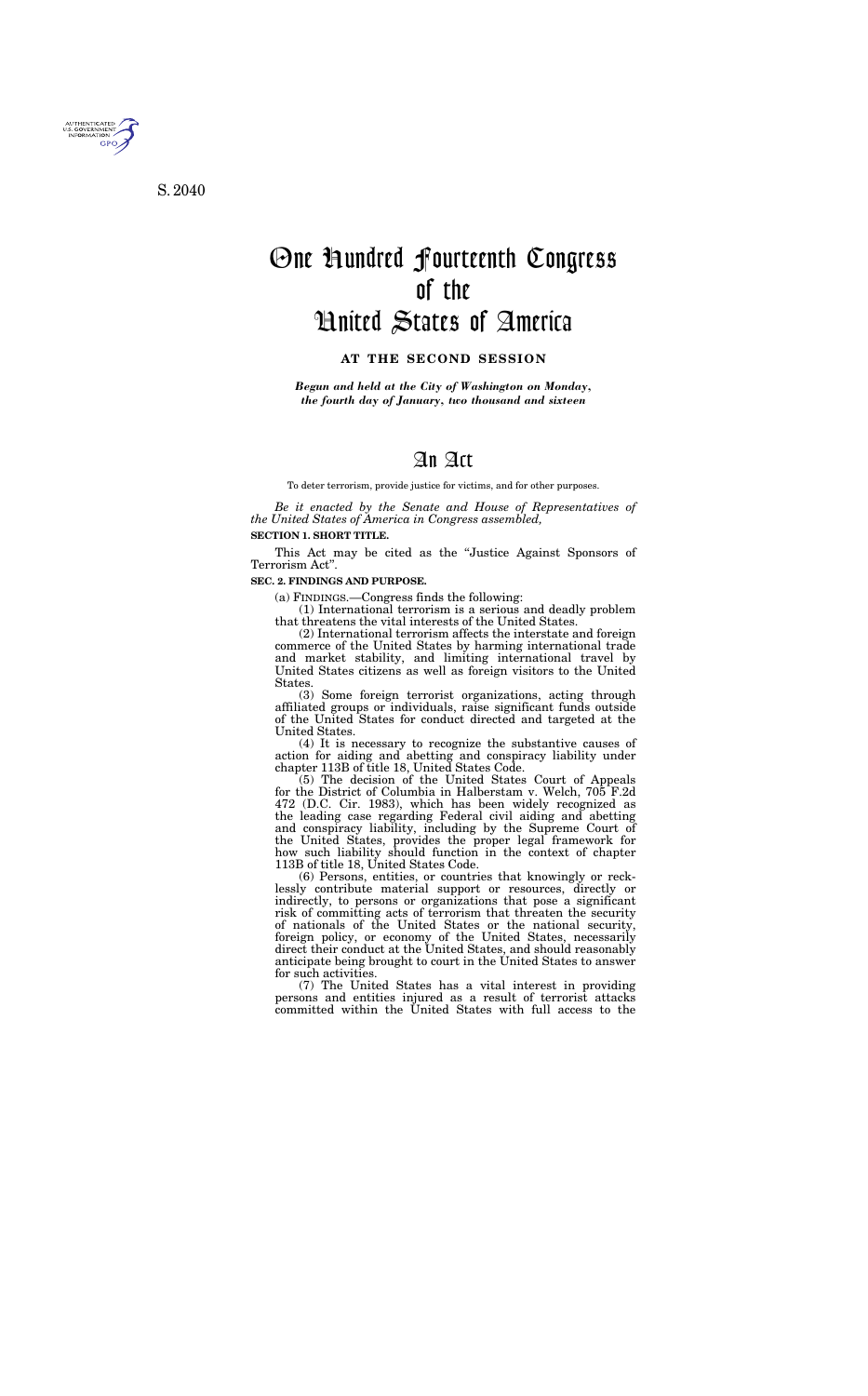#### S. 2040—2

court system in order to pursue civil claims against persons, entities, or countries that have knowingly or recklessly provided material support or resources, directly or indirectly, to the persons or organizations responsible for their injuries.

(b) PURPOSE.—The purpose of this Act is to provide civil litigants with the broadest possible basis, consistent with the Constitution of the United States, to seek relief against persons, entities, and foreign countries, wherever acting and wherever they may be found, that have provided material support, directly or indirectly, to foreign organizations or persons that engage in terrorist activities against the United States.

"(a) DEFINITION.—In this section, the term 'international terrorism'—

"(1) has the meaning given the term in section 2331 of title 18, United States Code; and

" $(2)$  does not include any act of war (as defined in that section).

#### **SEC. 3. RESPONSIBILITY OF FOREIGN STATES FOR INTERNATIONAL TERRORISM AGAINST THE UNITED STATES.**

 $\mathbf{F}(1)$  an act of international terrorism in the United States; and

(a) IN GENERAL.—Chapter 97 of title 28, United States Code, is amended by inserting after section 1605A the following:

" $(2)$  a tortious act or acts of the foreign state, or of any official, employee, or agent of that foreign state while acting within the scope of his or her office, employment, or agency, regardless where the tortious act or acts of the foreign state occurred.

#### **''§ 1605B. Responsibility of foreign states for international terrorism against the United States**

"(c) CLAIMS BY NATIONALS OF THE UNITED STATES.—Notwithstanding section 2337(2) of title 18, a national of the United States may bring a claim against a foreign state in accordance with section 2333 of that title if the foreign state would not be immune under subsection (b).

''(b) RESPONSIBILITY OF FOREIGN STATES.—A foreign state shall not be immune from the jurisdiction of the courts of the United States in any case in which money damages are sought against a foreign state for physical injury to person or property or death occurring in the United States and caused by—

''(d) RULE OF CONSTRUCTION.—A foreign state shall not be subject to the jurisdiction of the courts of the United States under subsection (b) on the basis of an omission or a tortious act or acts that constitute mere negligence.''.

(b) TECHNICAL AND CONFORMING AMENDMENTS.—

(1) The table of sections for chapter 97 of title 28, United States Code, is amended by inserting after the item relating to section 1605A the following:

''1605B. Responsibility of foreign states for international terrorism against the United States.''.

(2) Subsection 1605(g)(1)(A) of title 28, United States Code, is amended by inserting "or section 1605B" after "but for section 1605A''.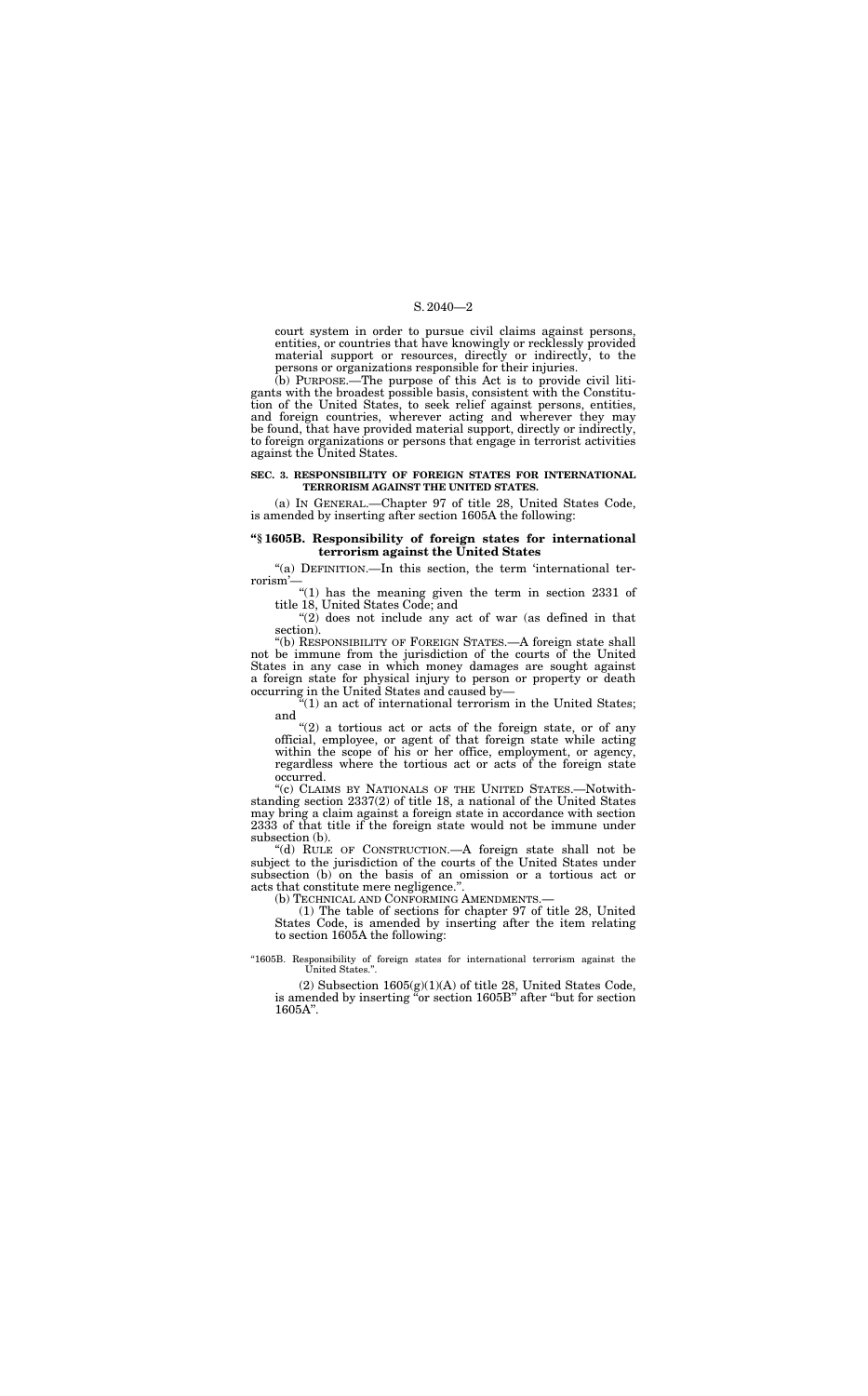# S. 2040—3

#### **SEC. 4. AIDING AND ABETTING LIABILITY FOR CIVIL ACTIONS REGARDING TERRORIST ACTS.**

(a) IN GENERAL.—Section 2333 of title 18, United States Code, is amended by adding at the end the following:

''(d) LIABILITY.—

''(1) DEFINITION.—In this subsection, the term 'person' has the meaning given the term in section 1 of title 1.

"(2) LIABILITY.—In an action under subsection (a) for an injury arising from an act of international terrorism committed, planned, or authorized by an organization that had been designated as a foreign terrorist organization under section 219 of the Immigration and Nationality Act (8 U.S.C. 1189), as of the date on which such act of international terrorism was committed, planned, or authorized, liability may be asserted as to any person who aids and abets, by knowingly providing substantial assistance, or who conspires with the person who committed such an act of international terrorism."

(b) INTERVENTION.—The Attorney General may intervene in any action in which a foreign state is subject to the jurisdiction of a court of the United States under section 1605B of title 28, United States Code, as added by section 3(a) of this Act, for the purpose of seeking a stay of the civil action, in whole or in part.  $(c)$  STAY.—

(b) EFFECT ON FOREIGN SOVEREIGN IMMUNITIES ACT.—Nothing in the amendment made by this section affects immunity of a foreign state, as that term is defined in section 1603 of title 28, United States Code, from jurisdiction under other law.

#### **SEC. 5. STAY OF ACTIONS PENDING STATE NEGOTIATIONS.**

(a) EXCLUSIVE JURISDICTION.—The courts of the United States shall have exclusive jurisdiction in any action in which a foreign state is subject to the jurisdiction of a court of the United States under section 1605B of title 28, United States Code, as added by section 3(a) of this Act.

(1) IN GENERAL.—A court of the United States may stay a proceeding against a foreign state if the Secretary of State certifies that the United States is engaged in good faith discussions with the foreign state defendant concerning the resolution of the claims against the foreign state, or any other parties as to whom a stay of claims is sought.

(2) DURATION.—

(A) IN GENERAL.—A stay under this section may be granted for not more than 180 days.

(B) EXTENSION.—

(i) IN GENERAL.—The Attorney General may petition the court for an extension of the stay for additional 180-day periods.

(ii) RECERTIFICATION.—A court shall grant an extension under clause (i) if the Secretary of State recertifies that the United States remains engaged in good faith discussions with the foreign state defendant concerning the resolution of the claims against the foreign state, or any other parties as to whom a stay of claims is sought.